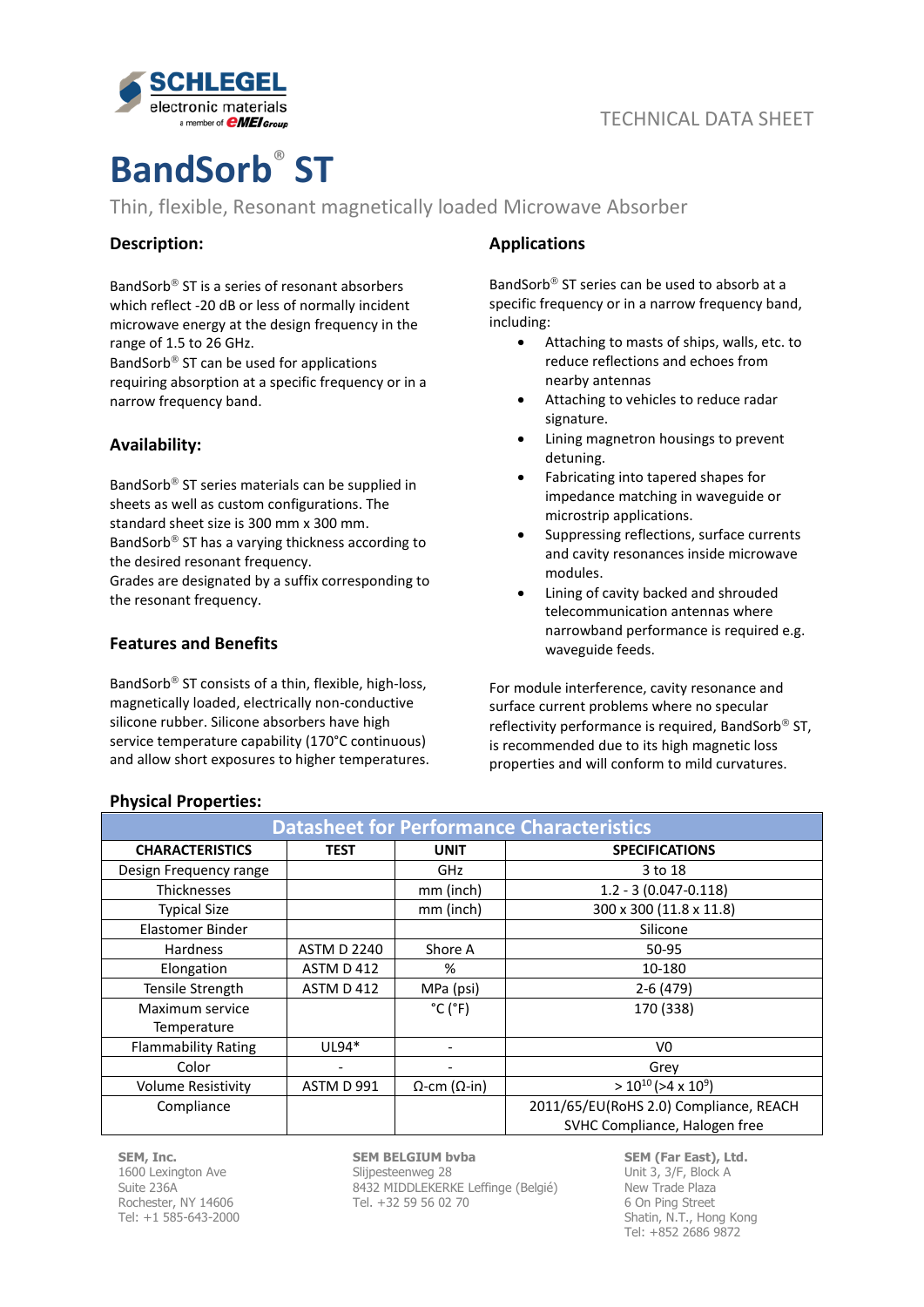

# TECHNICAL DATA SHEET

\*Tested in accordance of UL94 specification

-The technical specification data is based on SEM tests and analysis that we believe to be reliable. However, in no event, shall SEM be liable for inaccuracies or omissions contained therein. In all cases, details and values should be verified by the customer

## **Electromagnetic Properties**



#### **Application example**





**SEM, Inc.** 1600 Lexington Ave Suite 236A Rochester, NY 14606 Tel: +1 585-643-2000 **SEM BELGIUM bvba** Slijpesteenweg 28 8432 MIDDLEKERKE Leffinge (Belgié) Tel. +32 59 56 02 70

**SEM (Far East), Ltd.** Unit 3, 3/F, Block A New Trade Plaza 6 On Ping Street Shatin, N.T., Hong Kong Tel: +852 2686 9872